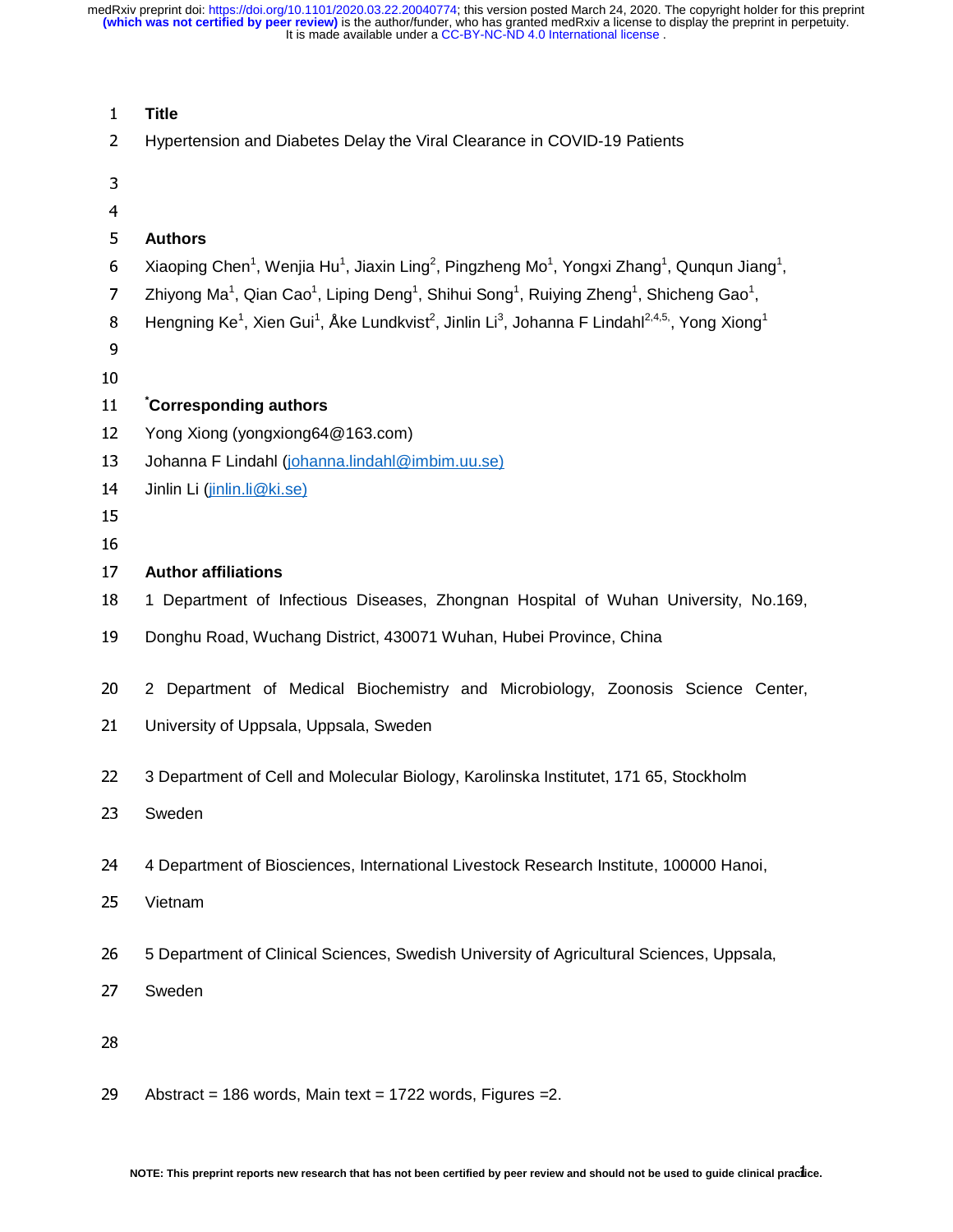### **Abstract**

Objectives: Comorbidities have significant indications for the disease outcome of COVID-19, however which underlying diseases that contribute the most to aggravate the conditions of COVID-19 patients is still largely unknown. SARS-CoV-2 viral clearance is a golden standard for defining the recovery of COVID-19 infections. To dissect the underlying diseases that could impact on viral clearance, we enrolled 106 COVID-19 patients who were hospitalized in the Zhongnan Hospital of Wuhan University, Wuhan, China between Jan 5 and Feb 25, 2020.

Methodology: We comprehensively analyzed demographic, clinical and laboratory data, as well as patient treatment records. Survival analyses with Kaplan-Meier and Cox regression modelling were employed to identify factors influencing the viral clearance negatively.

Results: We found that increasing age, male gender, and angiotensin-converting enzyme 2 (ACE2) associated factors (including hypertension, diabetes, and cardiovascular diseases) adversely affected the viral clearance. Furthermore, analysis by a random forest survival model pointed out hypertension, cortisone treatment, gender, and age as the four most important variables.

Conclusions: We conclude that patients at old age, males, and/or having diseases associated with high expression of ACE2 will have worse prognosis during a COVID-19 infections.

**Keywords.** COVID-19; SARS-CoV-2; Comorbidities; Risk factors; ACE2.

**Introduction** 

Emerging infectious diseases (EID) in both animals and humans cause major economic and health burden globally and around 75% of all EIDs are zoonotic, of which many originate from wildlife [1]. There has been an estimate that a new human disease appears every four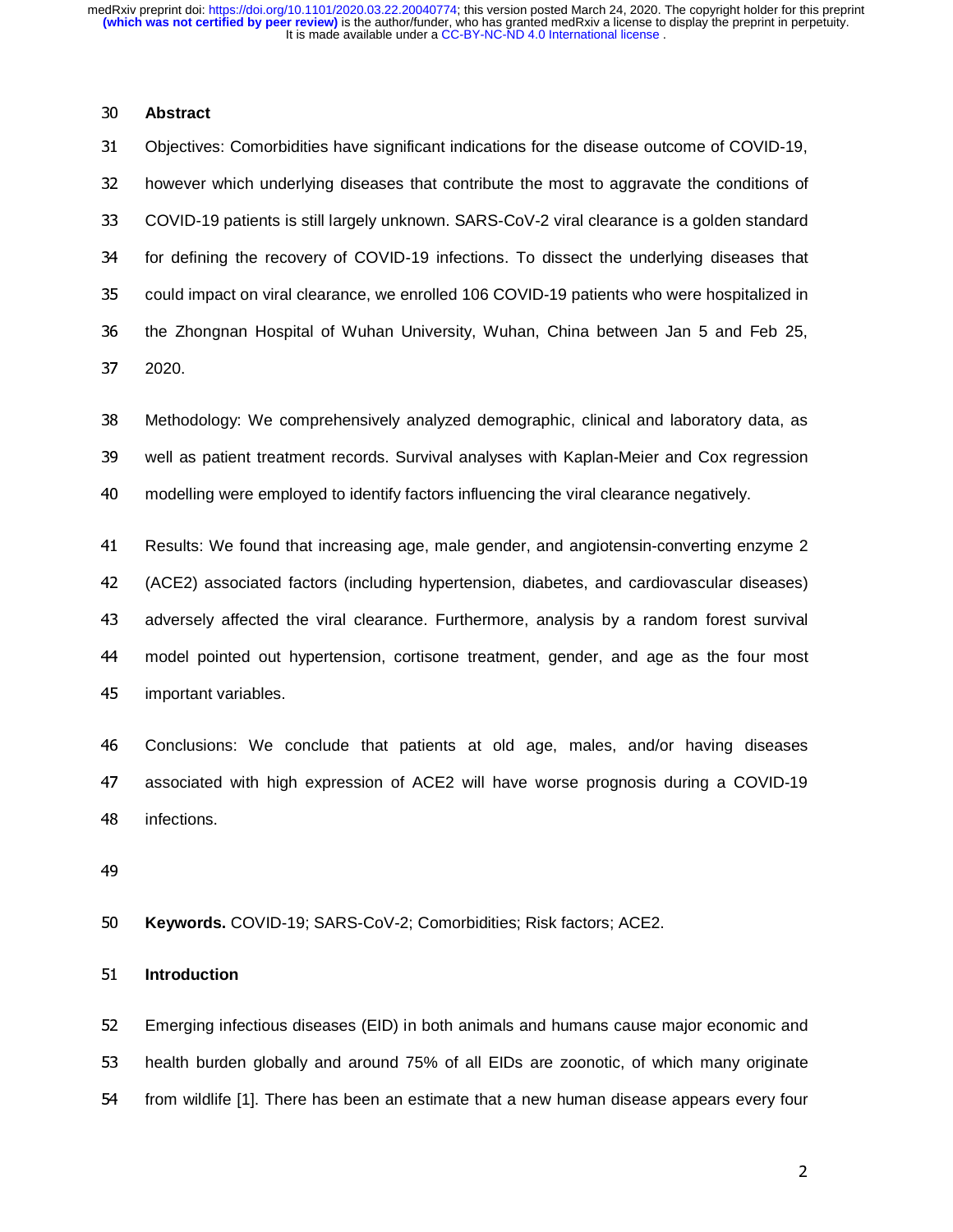months, driven by mainly anthropogenic changes, including land-use change (deforestation, irrigation, urbanization), climate change, population growth, and globalization [1, 2]. The most noteworthy and important EIDs during this millennium belong to the genus coronavirus (CoV), a group of enveloped, single-stranded, positive-sense RNA viruses. In 2002-03, an outbreak of severe acute respiratory syndrome (SARS), caused by a coronavirus later termed SARS-CoV, started out of China. This was followed by the spread of Middle East respiratory syndrome coronavirus (MERS-CoV) in 2012. In 2019, a new pandemic started out of China, COVID-19, caused by SARS-CoV-2 [3-5]. The origins of these zoonotic viruses seem to be bats, which have been shown to harbor many different coronaviruses [6-8], even though it seems necessary with an amplifying host closer to humans to obtain a species jump to man. For MERS-CoV, the main amplifying host close to humans has been identified as dromedaries, while for SARS-CoV-2, the amplifiers were likely small mammals sold at live animal markets [3–5]. Cross-species transmission and the ability to sustain many cycles of human-to human transmission requires a solid interaction between the receptor-binding viral proteins and receptors on the host cells [9]. The host cell receptor for SARS-CoV and SARS-CoV-2 seems to be the angiotensin-converting enzyme 2 (ACE2) enzyme, presented on many epithelial cells in the respiratory tract [10-12].

COVID-19 most often displays as fever, cough and mild fatigue, sometimes also dyspnea, myalgia and severe anorexia, and may develop into critical respiratory failure that sometimes becomes fatal [13-16]. In one study, mild cases seemed to account for 81%, while another study found at least 50% of the infected were asymptomatic, but transmission can occur from both symptomatic and asymptomatic carriers [15, 17, 18]. As compared to SARS-CoV with a reproductive number (R0) of 2-5 [19, 20] and R0 of MERS-CoV from 0.6 to 3 [21], it seems that SARS-CoV-2 is likely having an R0 in the range of 2-3 [20], but the new virus has already killed more people due to its global spread [22].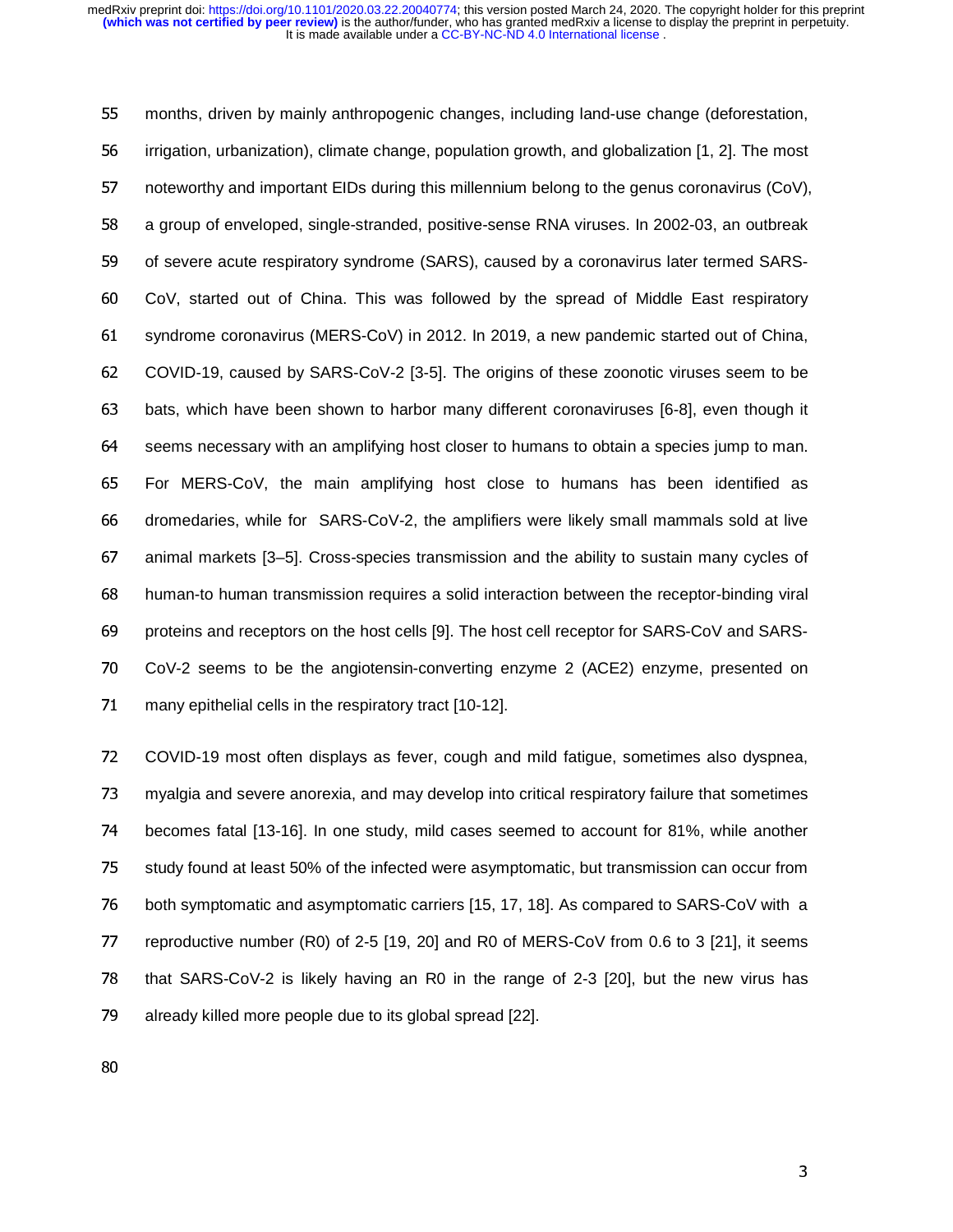According to the clinical characteristics, It has been shown that severe COVID-19 often occurred in patients with diabetes, hypertension or other comorbidities [11]. In COVID-19 patients with underlying diseases, a very high case fatality rate (73.3%) has been observed [23]. However, how these comorbidities affect the COVID-19 prognosis is not yet understood. Potential factors might be that these comorbidities directly accelerate the damage of target tissues or that they favour the virus life-cycle during a SARS-CoV-2 infection. Trying to answer this critical and complex question, we analyzed data from COVID-19 hospitalized patients and evaluated which underlying diseases that had the highest risk to aggravate the conditions of a COVID-19 infection. We found that chronic diseases including diabetes and hypertension deteriorate the clearance of SARS-CoV-2.

## **Methods**

Between Jan 5 and Feb 25, 2020, we collected the records of 106 hospitalized patients, whose throat-swab specimens had been tested positive for SARS-CoV-2 by qRT-PCR on admission according to a protocol previously described [13]. The patients who repeatedly tested SARS-CoV-2 RNA negative for at least two times with an interval of at least one day were regarded as viral negative. The admission date was used as the starting time-point for the viral clearance process, and the date of the second negative detection of viral RNA was calculated as the end time-point of viral clearance. We recorded patient demographic data including gender, age and lag time from onset of disease until seeking hospital care (lag time); clinical data of chronic diseases including hypertension, chronic obstructive pulmonary disease (COPD), gender, age, liver disease, cancer, cardiovascular diseases and diabetes existed as comorbidities; treatment data including usage of antivirals or cortisone. The data were imported and analyzed using R language, implemented in RStudio [24, 25]. Package survival, survminer, ranger and ggplot2 were employed for survival analysis, modelling and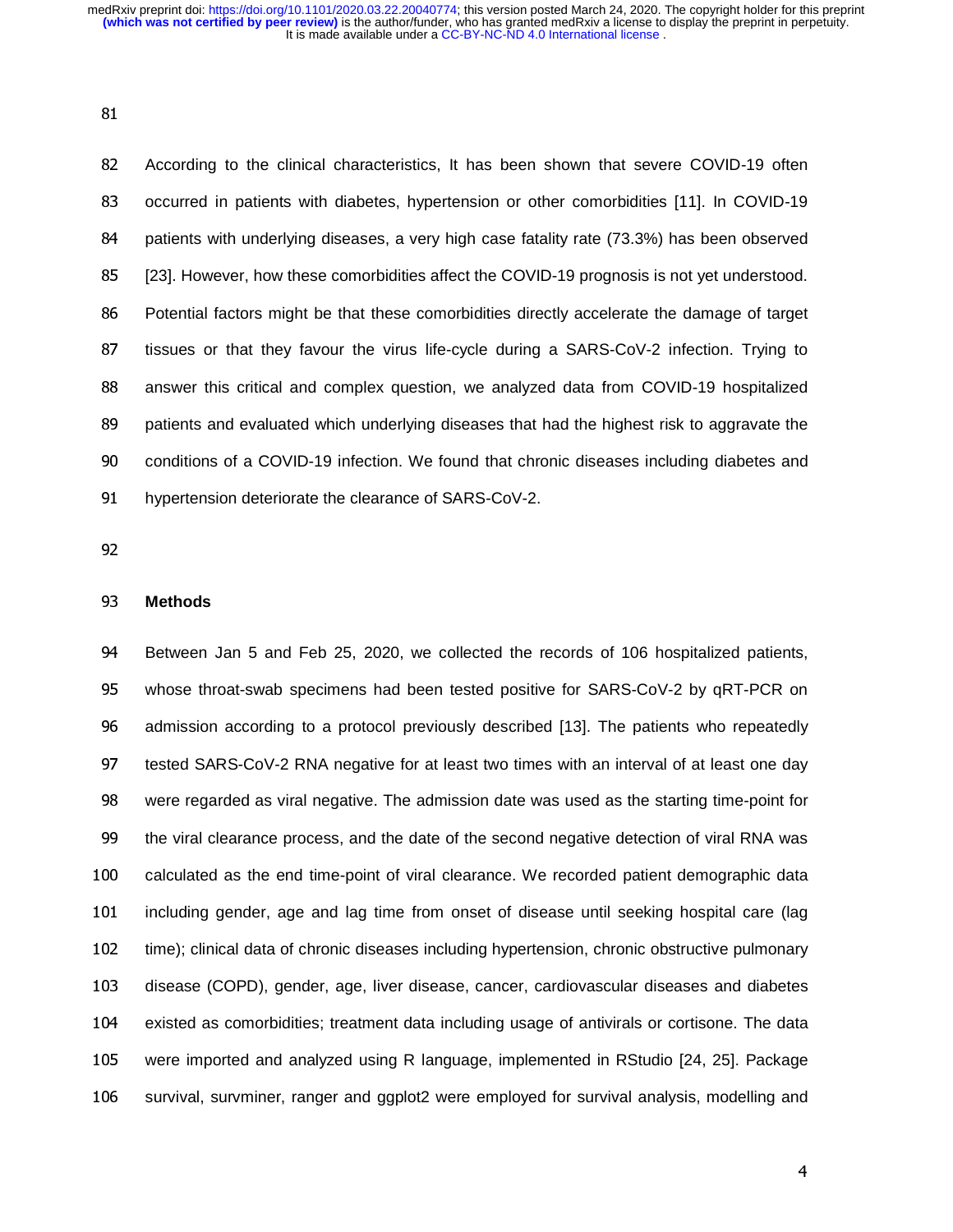visualization separately [26-30]. Informed consents were obtained from all patients upon admission to the Department of Infectious Diseases, Zhongnan Hospital of Wuhan University, Wuhan, China. This study was approved by the ethics board in Zhongnan Hospital of Wuhan University, Wuhan, China (No.2020011).

**Results** 

In a total of 106 patients, 63 females (63/106, 59.4%) and 43 males (43/106, 40.6%), were included in the study. The days of observation spanned from 4 days to 37 days. On day 37, 99 patients had cleared the virus infection and 5 had died (4.7%, 95% confidence interval 1.5-10.7%). The age of the patients spanned from 20 to 96 years with an average of 50.9 years (25%–75% interquartile range (IQR), 35.0 – 64.6 years). Underlying diseases included 17 patients with hypertension (16.0%), six with cardiovascular disease (5.7%), nine with diabetes (8.5%), two with malignancy (1.9%) and 10 with chronic liver disease (9.4%). Antivirals and cortisone had been used in 67 (63.2%) and 54 (50.9%) of the patients, respectively.

We monitored the time until viral clearance during the clinical course of the patients. The patients had a median time of 15 days (IQR, 10 – 20 days) until negative of SARS-CoV-2 viral RNA. The overall viral clearance events by using Kaplan-Meier survival analysis are summarized in Figure. Over 80% patients reached viral clearance (qRT-PCR was negative for SARS-CoV-2) within 25 days from the first day of laboratory-confirmed SARS-CoV-2 infection.

In another Cox proportional hazards model, we included the demographic, clinical, and treatment variables to model the risk factors for viral positivity over time. We found hypertension (P=0.01) and corticosteroid treatment (P=0.03) to be risk factors preventing viral clearance. To better observe the contribution of each variable to the Cox model over time, Aalen's additive regression model was used to plot the additive coefficient of each variable over the time. Within the first five days of the viral clearance process, no variable

 $\sim$  5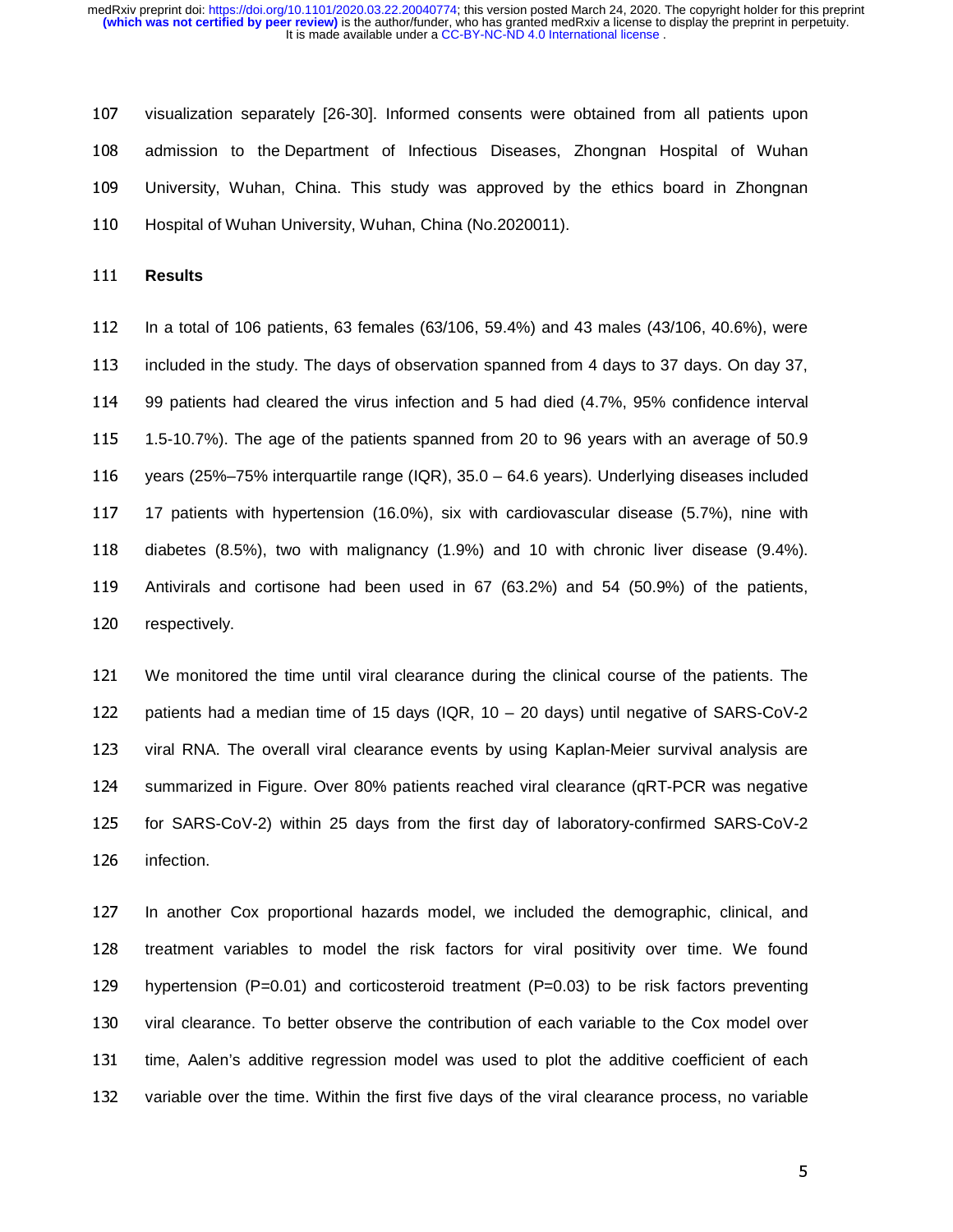had any effect on the model (coefficient fluctuates around 0). With longer time of observation (from day 5 to day 20), COPD, age, carcinoma, corticosteroid treatment, diabetes, gender, hypertension, and lag time had negative effects (coefficient < 0) on the model, suggesting that if patients had those factors, the time of viral clearance were prolonged. However, the interval of additive coefficient increased over time, suggesting that an uncertainty of each variable's contribution to the model is increased due to a reduced number of patients remaining in the model.

Finally, a random forest survival model was used to analyze which variables explained SARS-CoV-2 viral positivity. We found that hypertension (index=0.0353), the usage of cortisone (index=0.0265), gender (index=0.0221), and age (index=0.0076) were the top four important variables. By examining the vibration of the risks function over time, three survival 144 models: Kaplan-Meier, Aalen's additive regression model and random forest survival model -Meier, Aalen's additive regression model and random forest survival model<br>odel when the patients become clear from the viral infections. Interestingly, were used to model when the patients become clear from the viral infections. Interestingly, we found hypertension (in three models), treatment with cortisone (in three models), increasing age (in the random forest survival model), and male gender (in the random forest survival model) had negative effects on the viral clearance in COVID-19 patients.

#### **Discussion**

Our analyses pinpointed hypertension as the most important risk factor and this has been suggested by other studies as well [11, 23]. Hypertension, diabetes, and cardiovascular diseases are associated with abnormal regulation of renin-angiotensin system (RAS) and ACE2 has a key role involved in this process [11]. It is likely that the patients with these comorbidities had been treated with ACE2 inhibitors, which could have affected the presence of these receptors, increasing the receptor usage of SARS-CoV-2 [10]. Other studies have showed that high expression of ACE2 in the patients with hypertension, diabetes, and cardiovascular diseases might facilitate SARS-CoV-2 to enter the targeted cells in the respiratory system, and prolong the time of viral clearance [11, 31]. On the other hand, old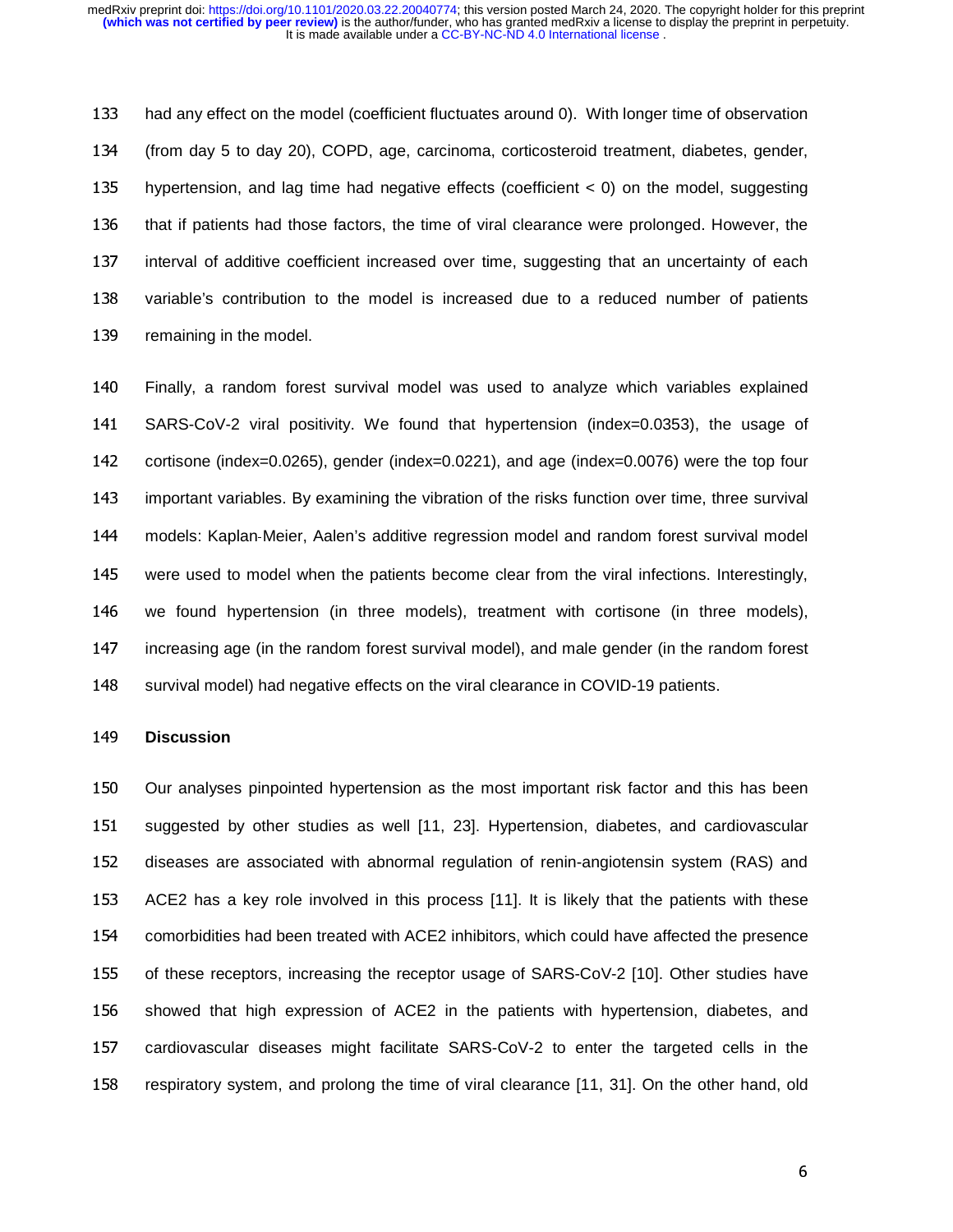people usually have a high risk of in hypertension, diabetes, and cardiovascular diseases [32], making age and these diseases difficult to discern.

Sex, age and immunity are notable biological factors during combating infectious pathogens [33]. In our model, male and old age were also identified as risk factors. The immune system is different between females and males [34]. Females may have lower susceptibility to viral infections, because estrogen and progesterone can help to increase the innate and adaptive immune responses, and many immune genes are X-linked [35]. High immune reactivity post viral infection in women can accelerate the process of viral clearance but, on the other hand, could be leading to immune-pathogenicity and autoimmunity. Gender differences can also affect risk factors, with men e.g. being more likely to develop hypertension [36]. Males have a high ratio of hypertension in mice models due to decreased adipose ACE2 activity [37]. However, although the ACE2 gene is located in the X chromosome, there is no evidence of different expression of ACE2 between the sexes [38].

Until now, there is no effective medicine available to treat COVID-19. Accordingly, the usage of antivirals (Arbidol) had no effect on the viral clearance, according to our results. The usage of cortisone had unexpectedly a negative effect on the process of viral clearance, although cortisone was commonly used in the SARS patients [39]. However, it is possible that cortisone was targeted at particularly severe cases, which may have confounded the results. Compared to SARS, the outcome of using corticosteroids in COVID-19 patients is still unclear [14, 40]. Given that corticosteroids as immune-modulators that can decline circulating specific B- and T-cell subsets [41] and our modelling, the usage of cortisone would not be recommended.

In conclusion, patients with hypertension, male and old age have increased risk for late viral clearance of the virus, and thus worsened prognosis in COVID-19 infections, likely due to the fact that those risk factors are associated with high expression of ACE2. The usage of ACE2 inhibitors for patients with hypertension, diabetes, and CVD need to be carefully considered.

 $\overline{7}$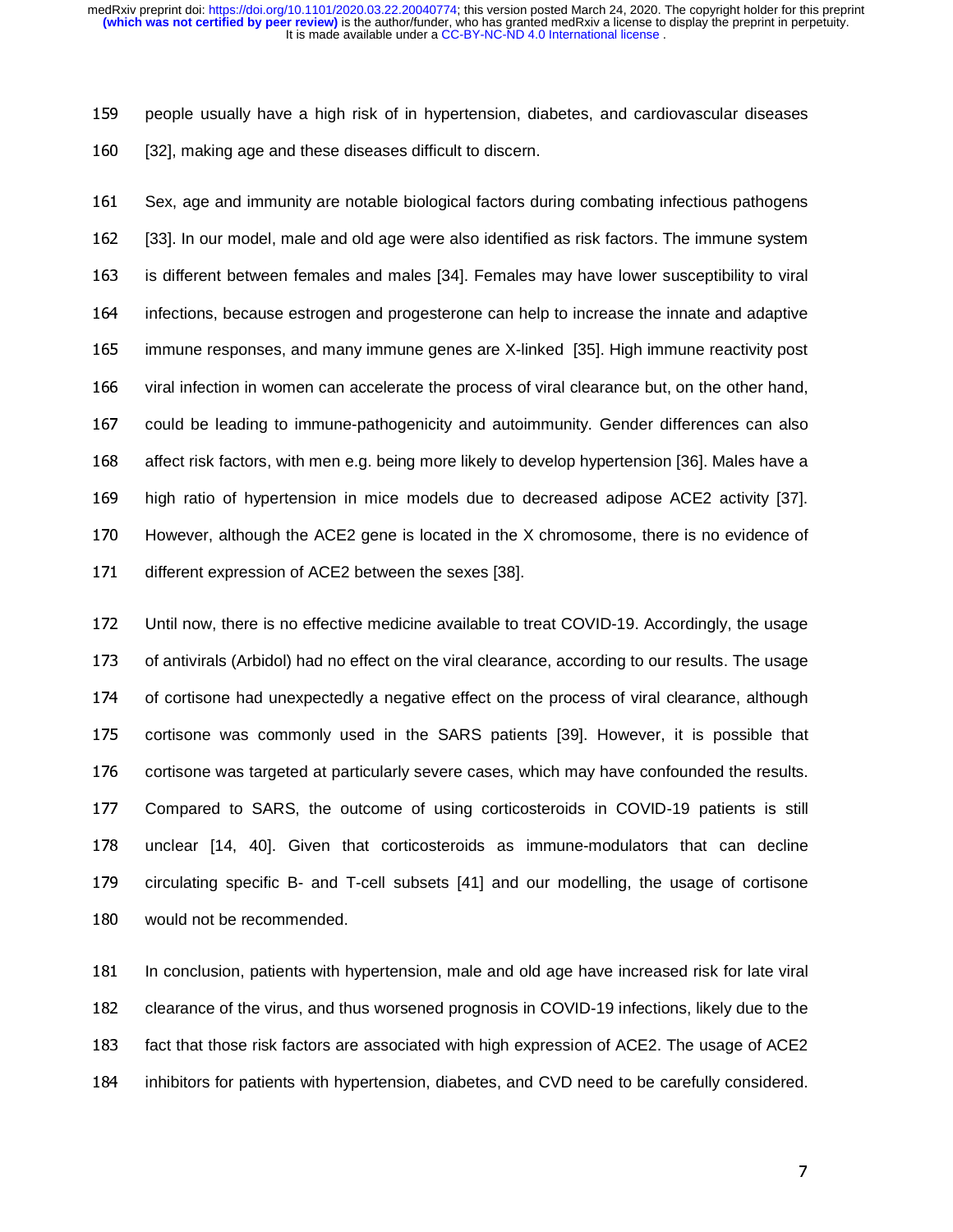It is recommended that future projects not only collect data on comorbidities, but also compare the risk for patients with the same disease in regards to the medications they were taking before the infection by SARS-CoV-2. The general profile of hazards in COVID-19 hospitalized patients over time could provide us more information in the decision-making and personalized treatment during the clinical practice.

### **Acknowledgements**

This study was funded by the Zhongnan Hospital of Wuhan University, Science, Technology and Innovation Seed Fund, grant number znpy2018007 and the Swedish Research Council, grant number 2017-05807. The funders had no role in study design, data collection or analysis, decision to publish or preparation of the manuscript. The authors declared no competing interests.

# **Figure legends**

**Figure 1**. Kaplan-Meier estimates of SARS-CoV-2 viral clearance rate over time.

199 **Figure 1**. Kaplan-Meier estimates of SARS-CoV-2 viral clearance rate over time.<br>200 **Figure 2.** Aalen's additive regression model of each covariant over time. Covariants included

- gender, age, lag time, hypertension, COPD, liver diseases, diabetes, CVD, cancer, antivirals
- and corticosteroids as treatment.
- 

## **Reference:**

- 206 1. Jones KE, Patel NG, Levy MA, Storeygard A, Balk D, Gittleman JL, et al. Global trends 207 in emerging infectious diseases. Nature. 2008; 451(7181): 990-3.
- 208 2. Lindahl JF, Grace D. The consequences of human actions on risks for infectious
- 209 diseases: a review. Infect Ecol Epidemiol. 2015; 5: 30048.
- 210 3. Guarner J. Three Emerging Coronaviruses in Two Decades. Am J Clin Pathol. 2020; 211 153(4): 420-1.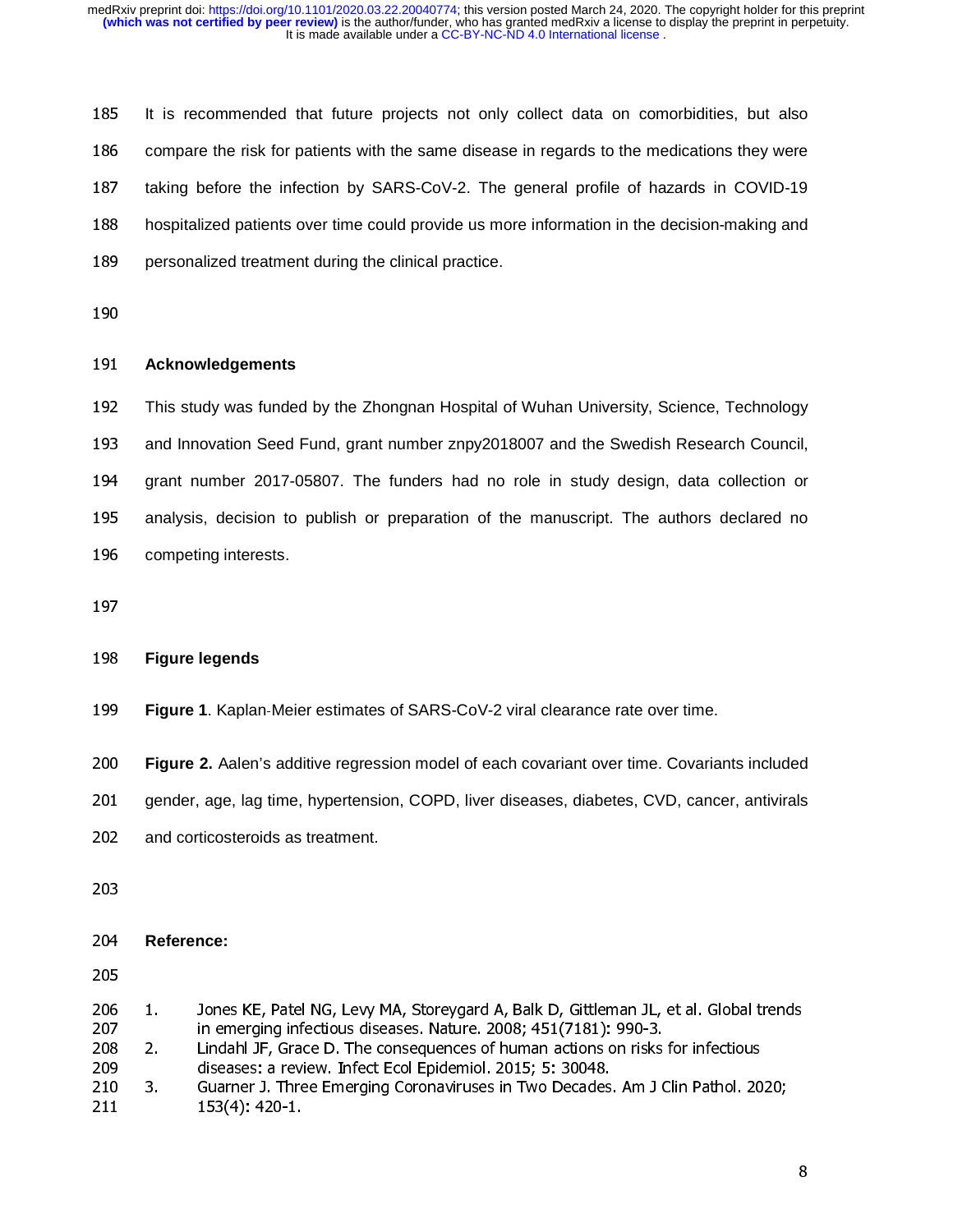| 212 | 4.              | de Wit E, van Doremalen N, Falzarano D, Munster VJ. SARS and MERS: recent            |
|-----|-----------------|--------------------------------------------------------------------------------------|
| 213 |                 | insights into emerging coronaviruses. Nat Rev Microbiol. 2016; 14(8): 523-34.        |
| 214 | 5.              | Hilgenfeld R, Peiris M. From SARS to MERS: 10 years of research on highly            |
| 215 |                 | pathogenic human coronaviruses. Antiviral Res. 2013; 100(1): 286-95.                 |
| 216 | 6.              | Li W, Shi Z, Yu M, Ren W, Smith C, Epstein JH, et al. Bats are natural reservoirs of |
| 217 |                 | SARS-like coronaviruses. Science. 2005; 310(5748): 676-9.                            |
| 218 | 7.              | Lau SK, Woo PC, Li KS, Huang Y, Tsoi HW, Wong BH, et al. Severe acute respiratory    |
| 219 |                 | syndrome coronavirus-like virus in Chinese horseshoe bats. Proc Natl Acad Sci U S A. |
| 220 |                 | 2005; 102(39): 14040-5.                                                              |
| 221 | 8.              | Tong S, Conrardy C, Ruone S, Kuzmin IV, Guo X, Tao Y, et al. Detection of novel      |
| 222 |                 | SARS-like and other coronaviruses in bats from Kenya. Emerg Infect Dis. 2009; 15(3): |
| 223 |                 | $482 - 5.$                                                                           |
| 224 | 9.              | Li W, Hulswit RJG, Kenney SP, Widjaja I, Jung K, Alhamo MA, et al. Broad receptor    |
| 225 |                 | engagement of an emerging global coronavirus may potentiate its diverse cross-       |
| 226 |                 | species transmissibility. Proc Natl Acad Sci U S A. 2018; 115(22): E5135-E43.        |
| 227 | 10 <sub>1</sub> | Wan Y, Shang J, Graham R, Baric RS, Li F. Receptor recognition by novel coronavirus  |
| 228 |                 | from Wuhan: An analysis based on decade-long structural studies of SARS. J Virol.    |
| 229 |                 | 2020;10.1128/JVI.00127-20.                                                           |
| 230 | 11.             | Fang LK, G.; Roth, M. . Are patients with hypertension and diabetes mellitus at      |
| 231 |                 | increased risk for COVID-19 infection? Lancet Respir. Med. 2020. 2020.               |
| 232 | 12.             | Lu G, Wang Q, Gao GF. Bat-to-human: spike features determining 'host jump' of        |
| 233 |                 | coronaviruses SARS-CoV, MERS-CoV, and beyond. Trends Microbiol. 2015; 23(8):         |
| 234 |                 | 468 78                                                                               |
| 235 | 13.             | Wang D, Hu B, Hu C, Zhu F, Liu X, Zhang J, et al. Clinical Characteristics of 138    |
| 236 |                 | Hospitalized Patients With 2019 Novel Coronavirus-Infected Pneumonia in Wuhan,       |
| 237 |                 | China. JAMA. 2020;10.1001/jama.2020.1585.                                            |
| 238 | 14.             | Huang C, Wang Y, Li X, Ren L, Zhao J, Hu Y, et al. Clinical features of patients     |
| 239 |                 | infected with 2019 novel coronavirus in Wuhan, China. Lancet. 2020; 395(10223):      |
| 240 |                 | 497-506.                                                                             |
| 241 | 15.             | Wu Z, McGoogan JM. Characteristics of and Important Lessons From the Coronavirus     |
| 242 |                 | Disease 2019 (COVID-19) Outbreak in China: Summary of a Report of 72314 Cases        |
| 243 |                 | From the Chinese Center for Disease Control and Prevention. JAMA.                    |
| 244 |                 | 2020;10.1001/jama.2020.2648.                                                         |
| 245 | 16 <sub>1</sub> | Li Q, Guan X, Wu P, Wang X, Zhou L, Tong Y, et al. Early Transmission Dynamics in    |
| 246 |                 | Wuhan, China, of Novel Coronavirus-Infected Pneumonia. N Engl J Med.                 |
| 247 |                 | 2020;10.1056/NEJMoa2001316.                                                          |
| 248 | 17.             | Bai Y, Yao L, Wei T, Tian F, Jin DY, Chen L, et al. Presumed Asymptomatic Carrier    |
| 249 |                 | Transmission of COVID-19. JAMA. 2020;10.1001/jama.2020.2565.                         |
| 250 | 18              | Mizumoto K, Kagaya K, Zarebski A, Chowell G. Estimating the asymptomatic             |
| 251 |                 | proportion of coronavirus disease 2019 (COVID-19) cases on board the Diamond         |
| 252 |                 | Princess cruise ship, Yokohama, Japan, 2020. Euro Surveill. 2020; 25(10).            |
| 253 | 19.             | Bauch CT, Lloyd-Smith JO, Coffee MP, Galvani AP. Dynamically modeling SARS and       |
| 254 |                 | other newly emerging respiratory illnesses: past, present, and future. Epidemiology. |
| 255 |                 | 2005; 16(6): 791-801.                                                                |
| 256 | 20.             | Liu YGW-S. The reproductive number of COVID-19 is higher compared to SARS            |
| 257 |                 | coronavirus. diva-portal.org.                                                        |
| 258 | 21.             | Cauchemez S, Van Kerkhove MD, Riley S, Donnelly CA, Fraser C, Ferguson NM.           |
| 259 |                 | Transmission scenarios for Middle East Respiratory Syndrome Coronavirus (MERS-       |
| 260 |                 | CoV) and how to tell them apart. Euro Surveill. 2013; 18(24).                        |
| 261 | 22.             | Mahase E. Coronavirus covid-19 has killed more people than SARS and MERS             |
| 262 |                 | combined, despite lower case fatality rate. BMJ 2020, 368, m641.                     |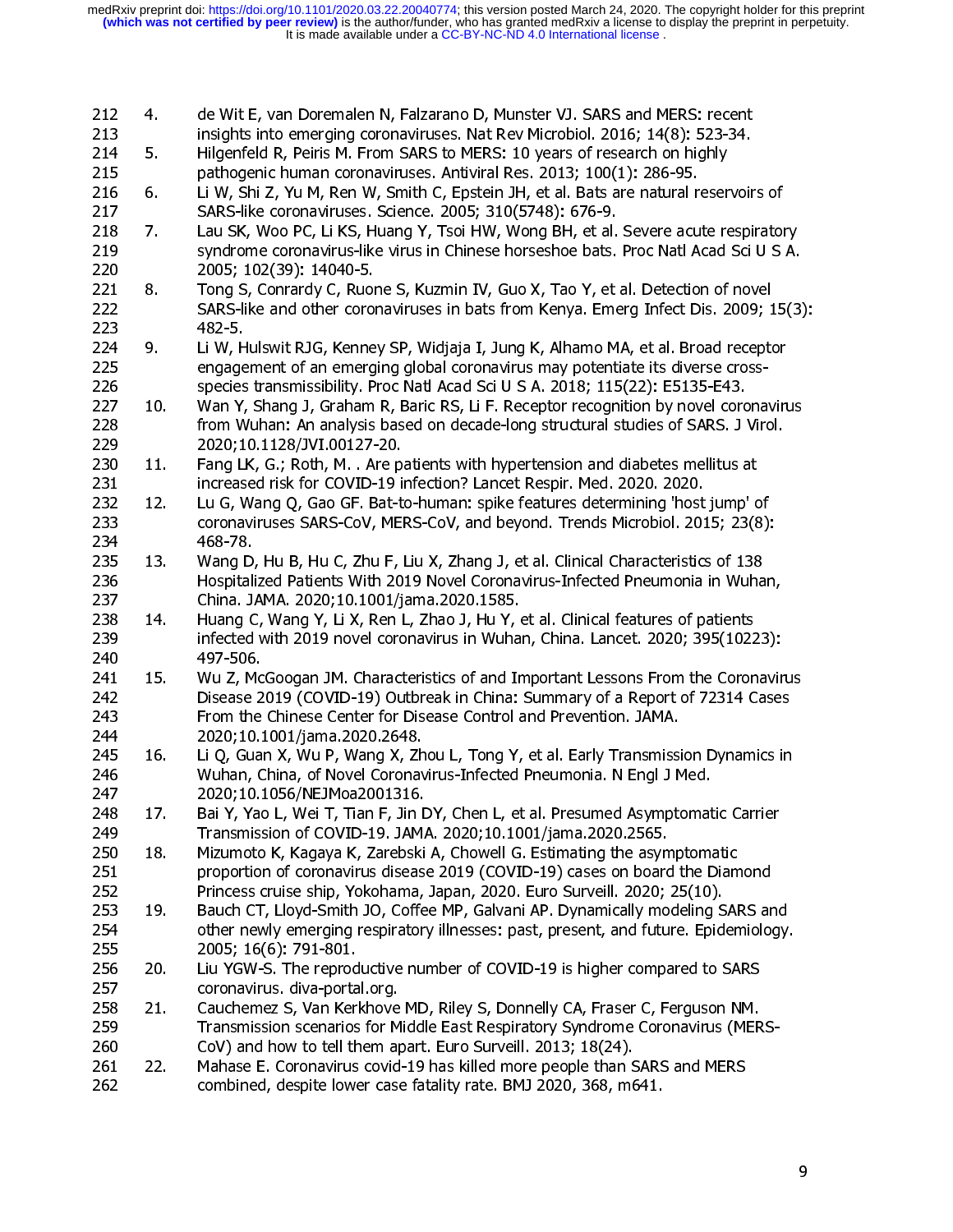| 263<br>264        | 23. | Guan WJ, Ni ZY, Hu Y, Liang WH, Ou CQ, He JX, et al. Clinical Characteristics of<br>Coronavirus Disease 2019 in China. N Engl J Med. 2020;10.1056/NEJMoa2002032.                                                                                       |
|-------------------|-----|--------------------------------------------------------------------------------------------------------------------------------------------------------------------------------------------------------------------------------------------------------|
| 265<br>266        | 24. | Team RC. R: A language and environment for statistical computing. R Foundation for<br>Statistical Computing, Vienna, Austria. URL http://www.r-project.org/ 3.6.3 ed, 2020.                                                                            |
| 267<br>268        | 25. | Team. R. RStudio: Integrated Development for R. RStudio, Inc., Boston, MA URL<br>http://www.rstudio.com/ Version 1.1.453 ed, 2015.                                                                                                                     |
| 269<br>270        | 26. | Kassambara AK, M.; Biecek, P.; Fabian, S Package 'survminer' Drawing Survival<br>Curves using 'ggplot2'. 2019-09-03 ed,                                                                                                                                |
| 271<br>272        | 27. | http://www.sthda.com/english/rpkgs/survminer/, 2019.<br>Terry MTT, L.; Atkinson, E.; Crowson, C Package 'survival': Survival Analysis.                                                                                                                 |
| 273<br>274        | 28. | https://github.com/therneau/survival, 2019.<br>Wright NMW, S.; Probst, P Package 'ranger': A Fast Implementation of Random                                                                                                                             |
| 275<br>276        | 29. | Forests. https://github.com/imbs-hl/ranger, 2020.<br>Wickham H. ggplot2: elegant graphics for data analysis. Springer New York., 2009.                                                                                                                 |
| 277<br>278        | 30. | Rickert J. Survival Analysis with R. R VIews,<br>https://rviews.rstudio.com/2017/09/25/survival-analysis-with-r/, 2017.                                                                                                                                |
| 279<br>280<br>281 | 31. | Li XC, Zhang J, Zhuo JL. The vasoprotective axes of the renin-angiotensin system:<br>Physiological relevance and therapeutic implications in cardiovascular, hypertensive<br>and kidney diseases. Pharmacol Res. 2017; 125(Pt A): 21-38.               |
| 282<br>283        | 32. | Rådholm K. Cardiovascular risk factors in elderly With special emphasis on atrial<br>fibrillation, hypertension and diabetes.: Linköping University, 2015.                                                                                             |
| 284<br>285        | 33. | Klein SL, Flanagan KL. Sex differences in immune responses. Nat Rev Immunol. 2016;<br>$16(10)$ 626-38                                                                                                                                                  |
| 286<br>287        | 34. | Taneja V. Sex Hormones Determine Immune Response. Front Immunol. 2018; 9:<br>1931                                                                                                                                                                      |
| 288<br>289        | 35. | Ghosh S, Klein RS. Sex Drives Dimorphic Immune Responses to Viral Infections. J<br>Immunol. 2017; 198(5): 1782-90.                                                                                                                                     |
| 290<br>291        | 36. | Vasan RS, Beiser A, Seshadri S, Larson MG, Kannel WB, D'Agostino RB, et al.<br>Residual lifetime risk for developing hypertension in middle-aged women and men:                                                                                        |
| 292<br>293        | 37. | The Framingham Heart Study. JAMA. 2002; 287(8): 1003-10.<br>Ji H, Menini S, Zheng W, Pesce C, Wu X, Sandberg K. Role of angiotensin-converting                                                                                                         |
| 294<br>295        |     | enzyme 2 and angiotensin(1-7) in 17beta-oestradiol regulation of renal pathology in<br>renal wrap hypertension in rats. Exp Physiol. 2008; 93(5): 648-57.                                                                                              |
| 296<br>297<br>298 | 38. | AISiraj YW, C.; Thatcher, E. S.; Cassia, A. L., . Chapter 11 - Sex Differences and the<br>Role of the Renin-Angiotensin System in Atherosclerosis and Abdominal Aortic<br>Aneurysms. Sex Differences in Cardiovascular Physiology and Pathophysiology: |
| 299<br>300        | 39  | Academic press, 2019.<br>Stockman LJ, Bellamy R, Garner P. SARS: systematic review of treatment effects.                                                                                                                                               |
| 301<br>302        | 40. | PLoS Med. 2006; 3(9): e343.<br>Xu Z, Shi L, Wang Y, Zhang J, Huang L, Zhang C, et al. Pathological findings of                                                                                                                                         |
| 303<br>304        |     | COVID-19 associated with acute respiratory distress syndrome. Lancet Respir Med.<br>2020;10.1016/S2213-2600(20)30076-X.                                                                                                                                |
| 305<br>306        | 41. | Olnes MJ, Kotliarov Y, Biancotto A, Cheung F, Chen J, Shi R, et al. Effects of<br>Systemically Administered Hydrocortisone on the Human Immunome. Sci Rep. 2016;                                                                                       |
| 307<br>308        |     | 6.23002.                                                                                                                                                                                                                                               |
|                   |     | 10                                                                                                                                                                                                                                                     |
|                   |     |                                                                                                                                                                                                                                                        |
|                   |     |                                                                                                                                                                                                                                                        |
|                   |     |                                                                                                                                                                                                                                                        |
|                   |     |                                                                                                                                                                                                                                                        |
|                   |     |                                                                                                                                                                                                                                                        |
|                   |     |                                                                                                                                                                                                                                                        |
|                   |     |                                                                                                                                                                                                                                                        |
|                   |     |                                                                                                                                                                                                                                                        |
|                   |     |                                                                                                                                                                                                                                                        |
|                   |     |                                                                                                                                                                                                                                                        |
|                   |     |                                                                                                                                                                                                                                                        |
|                   |     |                                                                                                                                                                                                                                                        |
|                   |     |                                                                                                                                                                                                                                                        |
|                   |     |                                                                                                                                                                                                                                                        |
|                   |     |                                                                                                                                                                                                                                                        |
|                   |     |                                                                                                                                                                                                                                                        |
|                   |     |                                                                                                                                                                                                                                                        |
|                   |     |                                                                                                                                                                                                                                                        |
|                   |     |                                                                                                                                                                                                                                                        |
|                   |     |                                                                                                                                                                                                                                                        |
|                   |     |                                                                                                                                                                                                                                                        |
|                   |     |                                                                                                                                                                                                                                                        |
|                   |     |                                                                                                                                                                                                                                                        |
|                   |     |                                                                                                                                                                                                                                                        |
|                   |     |                                                                                                                                                                                                                                                        |
|                   |     |                                                                                                                                                                                                                                                        |
|                   |     |                                                                                                                                                                                                                                                        |
|                   |     |                                                                                                                                                                                                                                                        |
|                   |     |                                                                                                                                                                                                                                                        |
|                   |     |                                                                                                                                                                                                                                                        |
|                   |     |                                                                                                                                                                                                                                                        |
|                   |     |                                                                                                                                                                                                                                                        |
|                   |     |                                                                                                                                                                                                                                                        |
|                   |     |                                                                                                                                                                                                                                                        |
|                   |     |                                                                                                                                                                                                                                                        |
|                   |     |                                                                                                                                                                                                                                                        |
|                   |     |                                                                                                                                                                                                                                                        |
|                   |     |                                                                                                                                                                                                                                                        |
|                   |     |                                                                                                                                                                                                                                                        |
|                   |     |                                                                                                                                                                                                                                                        |
|                   |     |                                                                                                                                                                                                                                                        |
|                   |     |                                                                                                                                                                                                                                                        |
|                   |     |                                                                                                                                                                                                                                                        |
|                   |     |                                                                                                                                                                                                                                                        |
|                   |     |                                                                                                                                                                                                                                                        |
|                   |     |                                                                                                                                                                                                                                                        |
|                   |     |                                                                                                                                                                                                                                                        |
|                   |     |                                                                                                                                                                                                                                                        |
|                   |     |                                                                                                                                                                                                                                                        |
|                   |     |                                                                                                                                                                                                                                                        |
|                   |     |                                                                                                                                                                                                                                                        |
|                   |     |                                                                                                                                                                                                                                                        |
|                   |     |                                                                                                                                                                                                                                                        |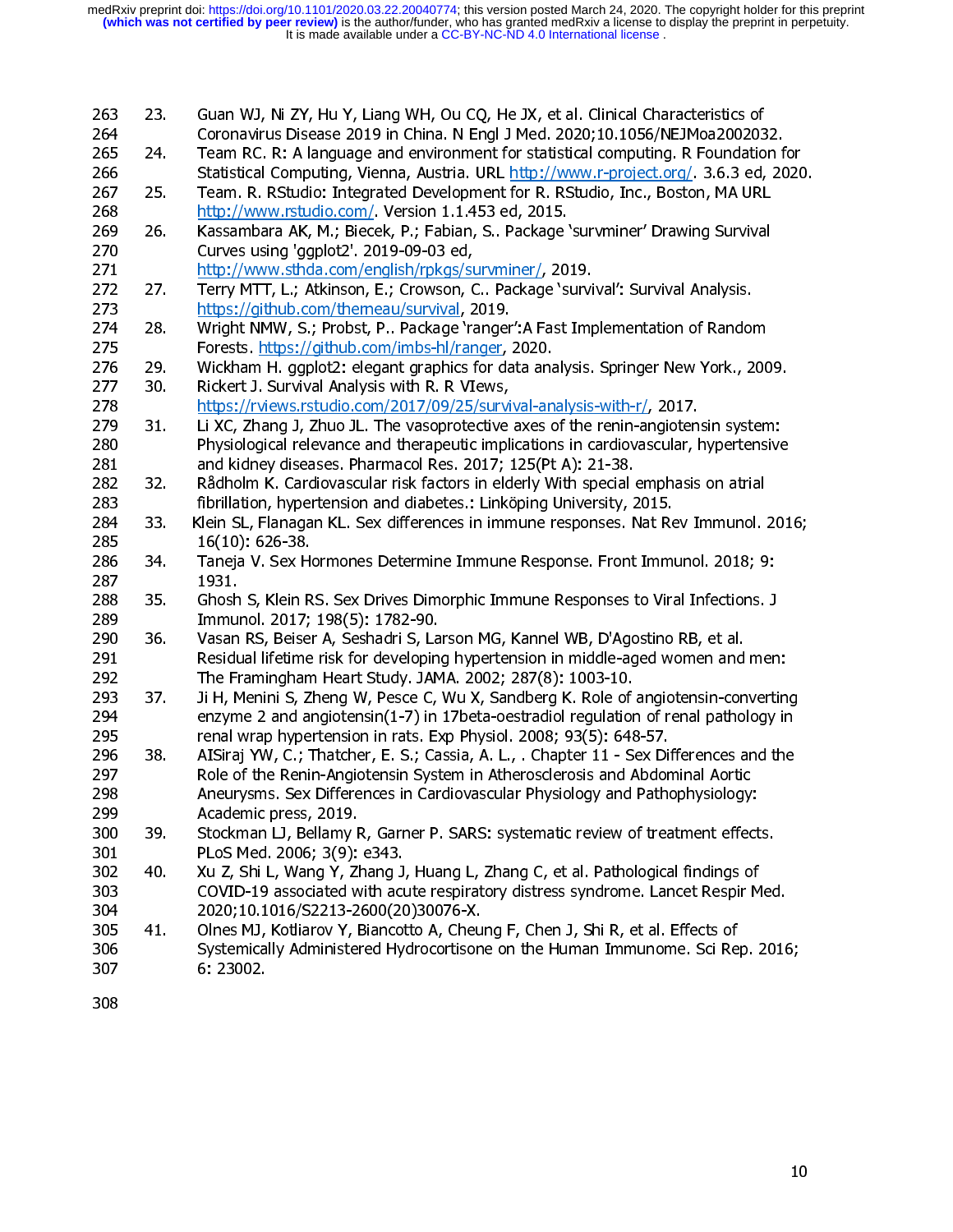

Strata + All